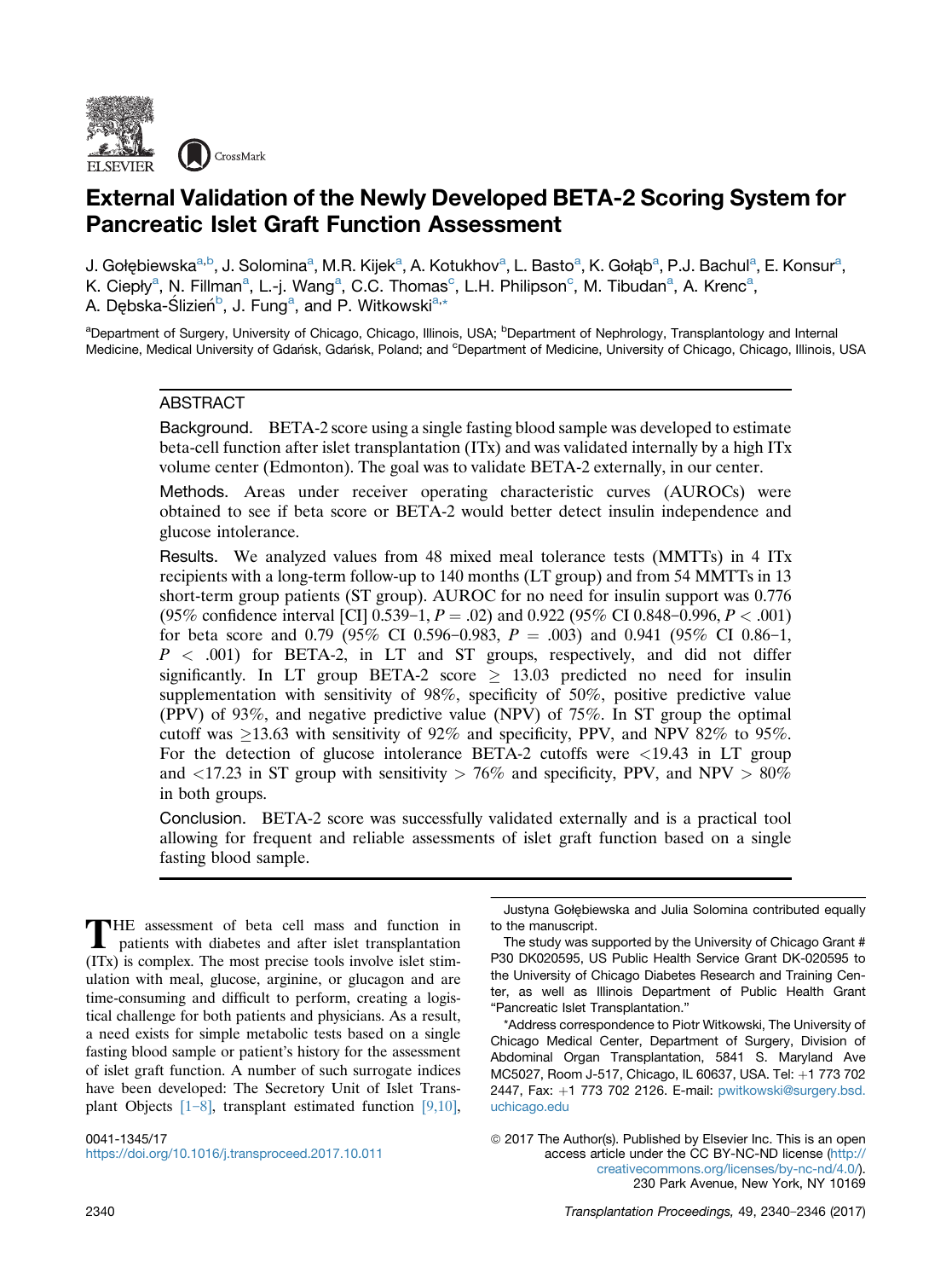homeostasis model assessment 2-B% [\[11\]](#page-6-0), C-peptide-toglucose ratio, C-peptide-to-glucose creatinine ratio [\[12\],](#page-6-0) and recently introduced BETA-2 score [\[13\]](#page-6-0). However, there is still limited experience with these surrogate tools in clinical practice to help guide the clinical management of patients.

The BETA-2 score was developed and validated in a high volume islet transplant center (Edmonton) on a cohort comprised of 114 mixed meal tolerance tests (MMTTs) [\[13\].](#page-6-0) BETA-2 ranges between 0 and 42 points and the higher the score, the higher the chance for insulin independence. It is of particular interest given its higher degree of discrimination for glucose intolerance (cutoff  $\langle 20 \rangle$  and insulin independence (cutoff  $\geq$  15) than the previously developed beta score, which involves the value of C-peptide after standardized mix meal stimulation  $[13]$ . It is crucial that limitations and applicability of assessment tools are recognized prior to the use in clinical practice; therefore, the objective of this study was to independently evaluate the performance and clinical utility of BETA-2 score, externally at our medium-volume ITx program.

## MATERIALS AND METHODS Study Design

The performance of BETA-2 score was evaluated by comparing the relationship against reference indices of MMTT 90-minute glucose and beta score [\[14\]](#page-6-0), which were commonly used in clinic and research for the assessment of islet graft function. Data were collected prospectively and analyzed retrospectively. The analysis included available data of patients with brittle type 1 diabetes mellitus (T1DM), who participated in clinical studies involving pancreatic islet allotransplantation at the University of Chicago from March 2005 to March 2015. Patients were dived into 2 groups according to the length of follow-up: short-term (ST) group and long-term (LT) group. Participants provided written informed consent, and the study was approved by the University of Chicago Institutional Review Board and conducted in accordance with the principles endorsed by the Declaration of Helsinki.

#### Islet Isolation and Transplantation

The pancreas was obtained during a multiorgan procurement and preserved in cold storage with standard preservation solutions: SPS1 (Organ Recovery System, Chicago, Ill, USA) or HTK (Köhler Chemie GmbH, Bensheim, Germany). Islets were isolated using the Ricordi method with a standard semiautomated procedure, and islets were infused via catheter placed intraportally and percutaneously by interventional radiologist as we described elsewhere [\[15\]](#page-6-0). Patient received immunosuppression with or without antiinflammatory agents based on different study protocols.

#### Criteria for Discontinuing or Resuming Exogenous Insulin

Subjects were considered insulin independent if they were able to titrate off insulin therapy for at least 2 weeks and all of the following criteria were fulfilled: HbA1c no higher than 6.5%, fasting capillary glucose level no higher than 140 mg/dL (7.8 mmol/L) more than 3 times in the past week (based on measuring capillary glucose levels a minimum of 7 times in a 7-day period), 2-hour postprandial capillary glucose no higher than 180 mg/dL (10.0 mmol/L) more than 3 times in the past week (based on measuring capillary glucose levels a minimum of 21 times in a 7-day period), fasting serum glucose level no higher than 126 mg/dL (7.0 mmol/L), and fasting or stimulated C-peptide levels of at least 0.5 ng/mL (0.17 nmol/L). For the period of insulin independence, recipients had fewer than 2 episodes of fasting blood glucose higher than 180 mg/dL (10 mmol/L) per week. Subjects were requested to self-monitor blood glucose at least 4 times per day.

The criteria for resuming insulin were as follows: HbA1c over 6.5%, fasting capillary glucose level over 140 mg/dL (7.8 mmol/L) more than 3 times in the past week, 2-hour postprandial capillary glucose over 180 mg/dL (10.0 mmol/L) more than 3 times in the past week, fasting serum glucose level over 126 mg/dL (7.0 mmol/L), and fasting or stimulated C-peptide levels below 0.5 ng/mL (0.17 nmol/L).

## Mixed Meal Tolerance Test

MMTT was performed after 8 to 12 hours of fasting. Blood samples were collected for the measurement of insulin, glucose, and C-peptide concentrations at baseline and at 0, 30, 60, 90, and 120 minutes after ingesting 360 mL (6 mL/kg if body weight < 60 kg) of BOOST High-protein (Nestlé Health Science, Epalinges, Switzerland; 360 calories, 9 g fat, 49.5 g carbohydrate, 22.5 g protein).

## Beta Score

The beta score was calculated from the daily insulin requirement, HbA1c, fasting plasma glucose concentration, and stimulated C-peptide levels according to the method described by Ryan et al [\[14\]](#page-6-0). Two points were given for: (1) normal fasting glucose  $(\leq 5.5 \text{ mmol/L or } \leq 99 \text{ mg/dL}), \text{ HbA1c } (\leq 6.1\%), \text{ stimulated}$ C-peptide ( $\geq$ 0.3 nmol/L or  $\geq$ 0.9 ng/mL), and absence of insulin or oral hypoglycemic agent use. No point was awarded if fasting glucose was in the diabetic range ( $\geq$ 7 mmol/L or  $\geq$ 126 mg/dL), HbA1c was higher than 6.9%, C-peptide secretion was undetectable on stimulation  $\langle 0.1 \text{ nmol/L} \text{ or } 0.3 \text{ ng/mL} \rangle$ , or daily insulin use was more than 0.24 U/kg. One point was given for intermediate values. The beta-score ranges from 0 (no graft function) to 8 points (excellent graft function).

## BETA-2 Score

BETA-2 score was calculated based on fasting blood glucose (mmol/L), C-peptide (nmol/L), hemoglobin A1c (%), and insulin dose (units per kilogram per day) as described by Forbes et al [\[13\]:](#page-6-0)

BETA – 2 score = 
$$
\left(\sqrt{\frac{\text{fasting C} - \text{peptide}[\text{nmol/L}] \times (1 - \text{insulin dose} [\text{units/kg}])}{\text{fasting plasma glucose} [\text{mmol/L}] \times \text{HbA1c} [\%]} \right) \times 1000
$$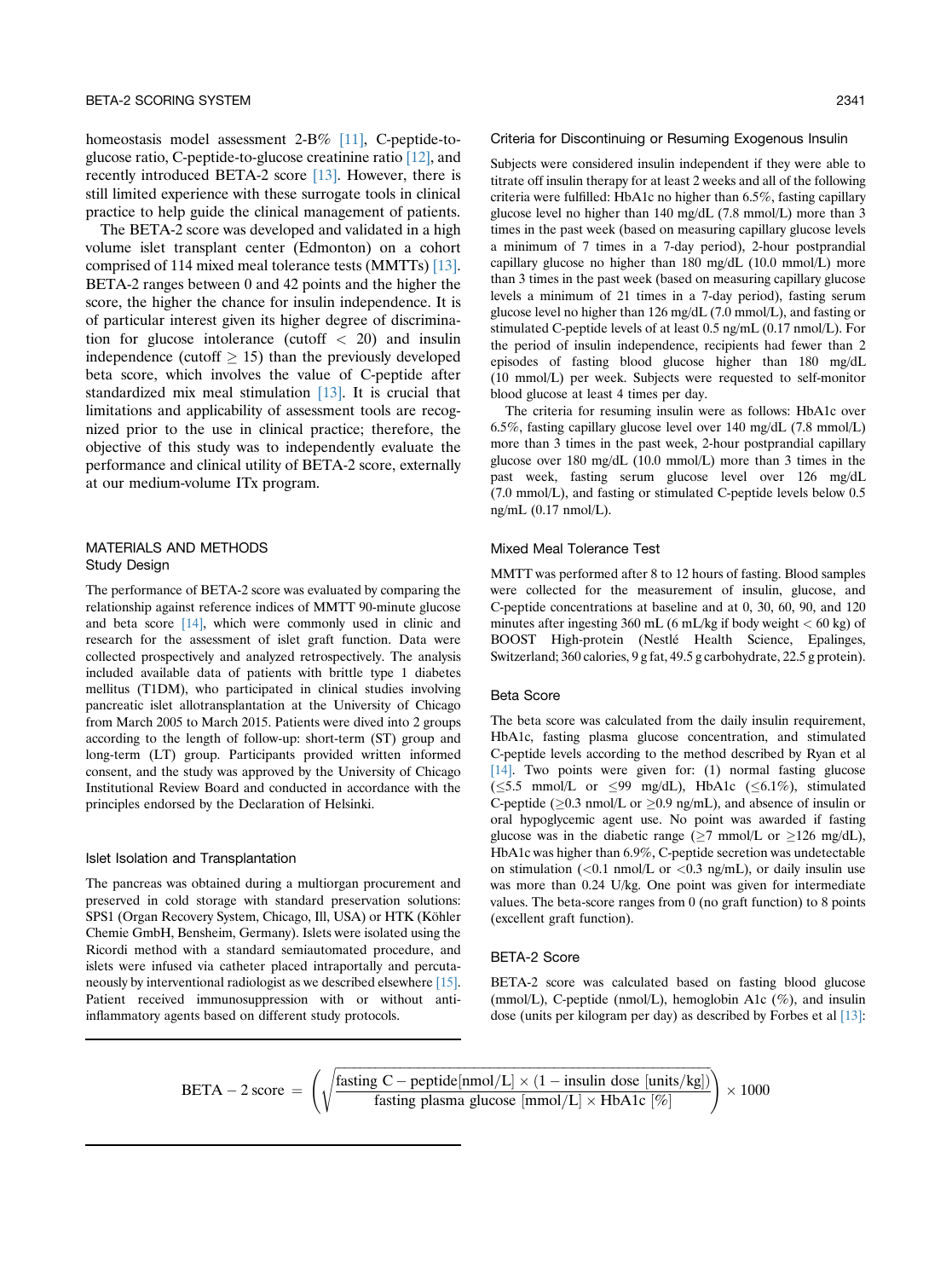#### Statistical Analysis

Descriptive statistics are expressed as mean  $\pm$  standard deviation or median with interquartile range (IQR) as appropriate. Data was tested for normality. A 2-tailed Student t-test or Mann-Whitney U test was used for comparison of means between groups with continuous variables, as appropriate. A  $\chi^2$  or Fisher exact test was used to compare categorical variables. Receiver operating characteristic curves were made for BETA-2 values. The area under the receiver operating characteristic (AUROC) curves were compared with the beta score and 90-minute MMTT glucose concentration to determine which of the indices detected the outcome (ie, no need for insulin support and glucose intolerance) with greater discrimination. An AUROC  $< 0.5$  was considered no discrimination, an AUROC between 0.7 and 0.8 was considered acceptable, an AUROC between 0.8 and 0.9 was considered excellent, and an AUROC > 0.9 was considered outstanding. Youden index was calculated as (specificity  $+$  sensitivity  $-1$ ) and was used to select the optimal cutoffs for each index. Optimal cutoff value for each surrogate index was estimated. A  $P$  value of less than .05 was considered statistically significant. The statistical analyses were performed using the Statistica 12.0 (StatSoft, Poland).

## **RESULTS Demographics**

Patients were divided into 2 groups according to the length

of the follow-up. Cohort 1, the LT group, included 4 subjects with T1DM, 1 man and 3 women, aged 42, 36, 51, 48 years, with a followup of 140, 131, 119, 81 months, respectively. All received second and third islet infusions after they resumed insulin support following previous transplants. Each subject was scheduled to have MMTT every 6 months. Overall, 48 MMTTs were performed: 42 tests when patients were insulin independent, and 6 tests in patients requiring insulin support.

Cohort 2, the ST group, consisted of 13 T1DM subjects, 4 men and 9 women, at the median age of 45 years (IQR  $36-51$ ) at the time of first islet transplant with median follow-up of 33 months (IQR  $30-38$ ). Patients received a second or third islet infusion when they remained or became insulin dependent after previous transplant. Each subject underwent an MMTT after ITx on day 75, at 12 months, and

then annually. Overall, 54 MMTTs were performed: 38 when patients were insulin independent, and 16 when insulin support was required.

The compositions of internal and external validation cohorts differed as presented in Table 1. Our external validation cohort was significantly smaller and included no ITx after kidney cases with a much longer follow-up period, whereas the total number of MMTTs included in the analysis for both LT and ST groups together, the mean age, and duration of diabetes were similar to the internal validation cohort from the study by Forbes et al [\[13\]](#page-6-0).

Correlation of BETA-2 Score With MMTT 90-Minute Glucose and Beta Score

In both groups, BETA-2 was well correlated with both beta score and MMTT 90-minute scores with the correlation coefficients of  $0.57$  and  $-0.53$  in the LT group and 0.7 and  $-0.73$  in the ST group, respectively ( $P < .001$ ).

BETA-2 Score Discriminative Ability to Identify No Need for Insulin Support (Insulin Independence)

LT Group. All patients from the LT group on all followup evaluations had measurable fasting C-peptide concentrations with median of  $1.25 \text{ nmol/L}$  (IQR  $1.08-1.5$ ) nmol/L), and all but one participant had detectable concentration for stimulated C-peptide of 4.55 nmol/L (IQR  $3.14-5.73$  nmol/L). Fasting plasma glucose was 99.9 mg/dL (5.55 mmol/L) (IQR 4.9-6.1 mmol/L; 88.2-109.8 mg/dL), HbA1c was  $5.9\%$  (IQR  $5.8\%$ -6.2%), stimulated glucose was  $133.2 \text{ mg/dL}$  (7.4 mmol/L) (IQR  $5.8-10.8$ mmol/L;  $104.4-194.4$  mg/dL), and the insulin dose range was  $0-0.32$  U/kg per day.

The BETA-2 score demonstrated a range of values 7.8 to 29.2 with median of 19 (IQR  $17-23$ ) with significantly lower scores in insulin-dependent vs insulin-independent participants: 15 (IQR 8-19) vs 19.8 (IQR 18-23, P < .001). AUROC for insulin independence for beta score was 0.776 (95% confidence interval [CI] 0.539-1,  $P = .02$ ) and for BETA-2 was 0.79 (95% CI 0.596–0.983,  $P = .003$ ) and did not differ significantly ( $P = .87$ ) [\(Fig 1A](#page-3-0)). BETA-2 score  $\geq$ 13.03 predicted "no need for insulin supplementation" with sensitivity

|  |  |  | Table 1. Baseline Characteristics of the Internal and External Validation Cohorts |  |  |  |  |  |
|--|--|--|-----------------------------------------------------------------------------------|--|--|--|--|--|
|--|--|--|-----------------------------------------------------------------------------------|--|--|--|--|--|

|                                      |                                       | External Validation Cohort (Chicago) |                            |           |
|--------------------------------------|---------------------------------------|--------------------------------------|----------------------------|-----------|
|                                      | Internal Validation Cohort (Edmonton) | Long-Term Group                      | Short-Term Group           | P         |
| Number of patients                   | 114                                   | 4                                    | 13                         | $-.05$    |
| ITx after kidney                     | 109                                   | 4                                    | 13                         |           |
| IT <sub>x</sub> alone                | 5                                     | 0                                    | 0                          |           |
| Number of MMTTs included in analysis | 112                                   | 48                                   | 54                         | <b>NS</b> |
| Age (y)                              | $49 + 0.9$                            | $44 \pm 3$                           | $43 \pm 10$                | <b>NS</b> |
| Male $(\%)$                          | Not stated                            | 1(25)                                | 4(31)                      | N/A       |
| Duration of diabetes (y)             | $31.5 \pm 1.0$                        | $30 + 14$                            | $31 + 10$                  | NS.       |
| Length of follow-up (mo)             | $8 \pm 0.5$ after last ITx            | 118 $\pm$ 26 after first ITx         | 35 $\pm$ 8 after first ITx | $-.05$    |

External validation cohort included lower number of patients but similar number of MMTTs compared with internal validation cohort. The length of follow-up was longer for external validation cohort  $(P < .05)$ .

Abbreviations: ITx, islet allotransplantation; MMTT, mixed meal tolerance test; N/A, not available; NS, not significant.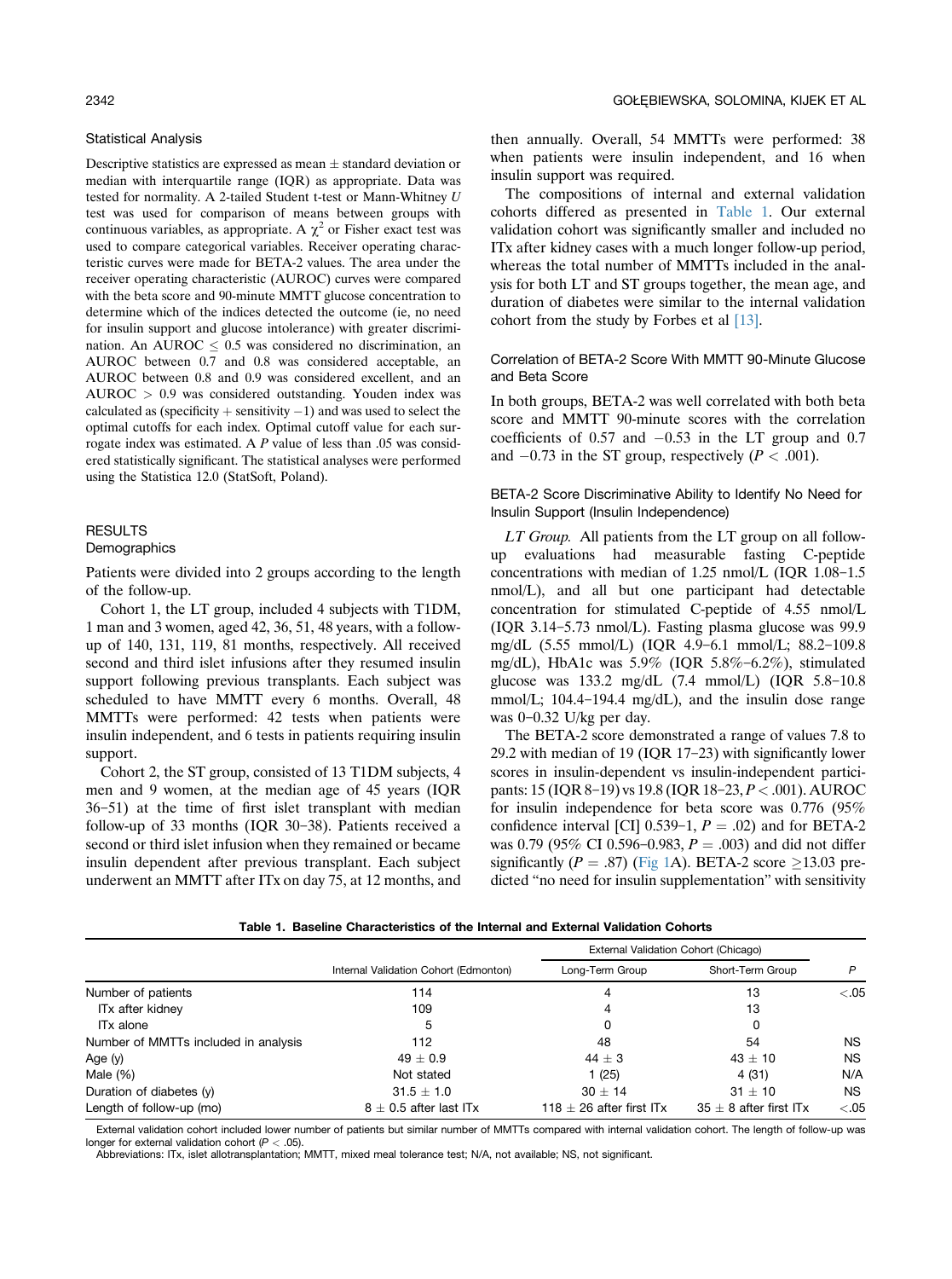<span id="page-3-0"></span>

Fig 1. Receiver operating characteristic curves of (A) BETA-2, beta score, and 90-minute mixed meal tolerance test (MMTT) glucose for the detection of need for insulin support in long-term (LT) group; (B) BETA-2 and beta score for the detection of glucose intolerance (90-minute MMTT glucose  $\geq$ 144 mg/dL) in LT group; **(C)** BETA-2, beta score and 90-minute MMTT glucose for the detection of need for insulin support in short-term (ST) group; (D) BETA-2 and beta score for the detection of glucose intolerance (90-minute MMTT glucose  $\geq$ 144 mg/dL) in ST group.

of 98% (95% CI 87%-100%), specificity of 50% (95% CI  $12\% - 88\%$ ), positive predictive value (PPV) of 93%, and negative predictive value (NPV) of 75%.

ST Group. Patients on evaluations had measurable fasting C-peptide concentrations with median of 0.4 nmol/ L (IQR  $0.3-0.5$  nmol/L) and stimulated C-peptide of 1.46 nmol/L (IQR  $1.03-1.83$  nmol/L). Fasting plasma glucose was  $103.5 \text{ mg/dL}$  (5.75 mmol/L) (IQR 5.39-6.44 mmol/L; 97.02-115.92 mg/dL), HbA1c was 5.75% (IQR 5.6-6.1%), stimulated glucose was 136.44 mg/dL (7.58 mmol/L) (IQR 6.17-9.67 mmol/L; 111.06-174.06 mg/dL), and the insulin

dose range was  $0-0.53$  U/kg per day. The BETA-2 score demonstrated a range of values from 0.0 to 25.9 with median of 19 (IQR 12-23) with significantly lower scores in insulin-dependent vs insulin-independent participants: 9 (IQR 4-12) vs 21 (IQR 18-24,  $P < .001$ ).

AUROCs were 0.922 (95% CI 0.848-0.996,  $P < .001$ ) for beta score and 0.941 (95% CI 0.86-1,  $P < .001$ ) for BETA-2, and as in the LT group did not differ significantly  $(P = .67)$  [\(Table 2;](#page-4-0) Fig 1B). In the ST group, the optimal cutoff for the identification of no need for insulin support introduction was  $\geq$ 13.63 with sensitivity of 92% (95% CI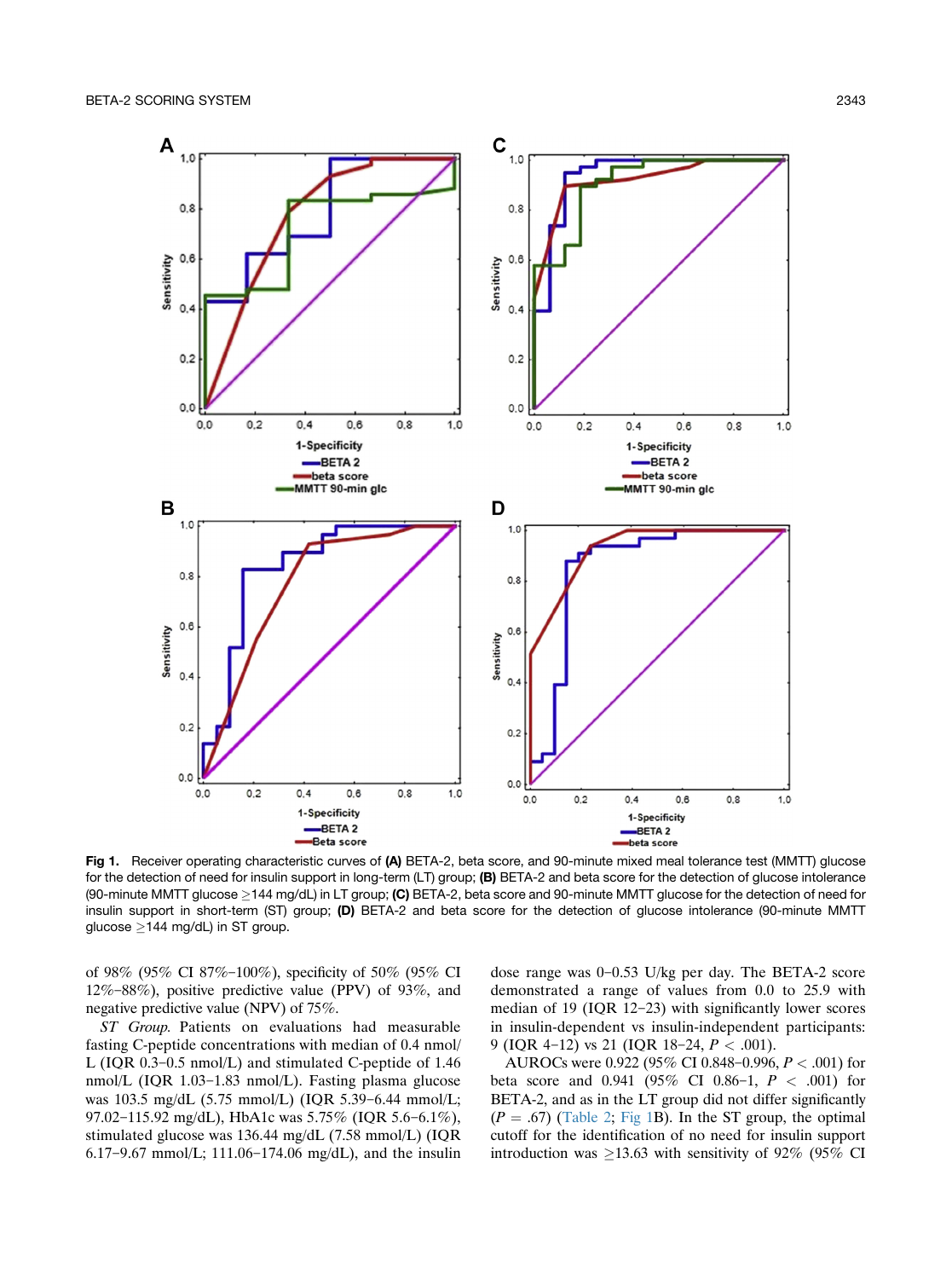<span id="page-4-0"></span>Table 2. The AUROCs of Beta Score and BETA-2 and 90-Minute MMTT Glucose (When Appropriate) for the Detection of No Need for Introduction of Insulin Support as Well as for Glucose Intolerance, Defined as 90-Minute MMTT Glucose ≥ 8 mmol/L (144 mg/dL)

|                                                                              |              | LT Group      |         |        |              | ST Group      |         |        |  |
|------------------------------------------------------------------------------|--------------|---------------|---------|--------|--------------|---------------|---------|--------|--|
|                                                                              | <b>AUROC</b> | 95% CI        | P       | Cutoff | <b>AUROC</b> | 95% CI        | P       | Cutoff |  |
| Detection of no need for insulin support introduction (insulin independence) |              |               |         |        |              |               |         |        |  |
| BETA-2                                                                       | 0.79         | $0.6 - 0.98$  | .003    | 13.03  | 0.941        | $0.86 - 1$    | < 0.01  | 13.63  |  |
| 90-min MMTT glucose                                                          | 0.72         | $0.54 - 0.9$  | .016    | 197    | 0.911        | $0.84 - 1$    | $-.001$ | 158    |  |
| Beta score                                                                   | 0.77         | $0.54 - 1$    | .02     | 7.0    | 0.922        | $0.85 - 1$    | $-.001$ | 7.0    |  |
| Detection of glucose intolerance 90-min MMTT glucose >8 mmol/L (144 mg/dL)   |              |               |         |        |              |               |         |        |  |
| BETA-2                                                                       | 0.842        | $0.72 - 0.97$ | < 0.001 | 19.43  | 0.86         | $0.74 - 0.98$ | $-.001$ | 17.23  |  |
| Beta score                                                                   | 0.775        | $0.63 - 0.92$ | $-.001$ | 7.0    | 0.931        | $0.87 - 1$    | $-.001$ | 7.0    |  |

Abbreviations: AUROC, area under receiver operating curve; CI, confidence interval; LT, long-term group; MMTT, mixed meal tolerance test; ST, short-term group.

79%-98%), specificity of 87.5% (95% CI 12%-88%), PPV of 95%, and NPV of 82% (Table 3).

## BETA-2 Score Discriminative Ability to Identify Glucose Intolerance Defined by 90-Minute MMTT Glucose  $\geq 8$  mmol/ L (144 mg/dL)

LT Group. BETA-2 showed significantly lower scores in participants with a 90-minute MMTT glucose level  $\geq 8$ mmol/L vs  $< 8$  mmol/L, that is, 16.6 (IQR 14-19) vs 20.8 (IOR 19.5–23,  $P = .02$ ). A 90-minute MMTT glucose  $\text{level } \geq 8 \text{ mmol/L}$  was equally well discriminated with the BETA-2 score and the beta score. AUROC for the identification of glucose intolerance at 90-minute MMTT glucose  $\geq 8$  mmol/L (144 mg/dL) for beta score was 0.775 (95% CI 0.63-0.92,  $P < .001$ ) and for BETA-2 was 0.842 (95% CI 0.72-0.97,  $P < .001$ ) and did not differ significantly ( $P = .37$ ) ([Fig 1C](#page-3-0)). A BETA-2 score < 19.43 predicted glucose intolerance with sensitivity of 76% and specificity of 89% (Table 3).

ST Group. BETA-2 showed significantly lower scores in participants with a 90-minute MMTT glucose level  $\geq 8$  mmol/ L vs  $\lt 8$  mmol/L, that is, 16.6 (IQR 14-19) vs 20.8 (IQR 19.5–23,  $P = .02$ ). A 90-minute MMTT glucose level  $\geq 8$ mmol/L was equally well discriminated with the BETA-2

Table 3. Sensitivity, Specificity, PPV, and NPV for the Detection of No Need for Insulin Support Introduction and Glucose Intolerance 90-Minute MMTT Glucose ‡8 mmol/L (144 mg/dL)

|                                                                                 |       | LT Group    |       | ST Group    |  |  |  |
|---------------------------------------------------------------------------------|-------|-------------|-------|-------------|--|--|--|
|                                                                                 | %     | 95% CI      | %     | 95% CI      |  |  |  |
| Detection of no need for insulin support introduction (insulin<br>independence) |       |             |       |             |  |  |  |
| Sensitivity                                                                     | 97.62 | 87.43-99.94 | 92.11 | 78.62-98.34 |  |  |  |
| Specificity                                                                     | 50.00 | 11.81-88.19 | 87.50 | 61.65-98.45 |  |  |  |
| <b>PPV</b>                                                                      | 93.18 | 85.98-96.82 | 94.59 | 82.67-98.47 |  |  |  |
| <b>NPV</b>                                                                      | 75.00 | 26.96-96.06 | 82.35 | 60.80-93.35 |  |  |  |
| Detection of glucose intolerance 90-min MMTT glucose >8 mmol/L                  |       |             |       |             |  |  |  |
| $(144 \text{ mg/dL})$                                                           |       |             |       |             |  |  |  |
| Sensitivity                                                                     | 76.19 | 52.83-91.78 | 78.26 | 56.30-92.54 |  |  |  |
| Specificity                                                                     | 88.89 | 70.84-97.65 | 90.32 | 74.25-97.96 |  |  |  |
| PPV                                                                             | 84.21 | 64.12-94.09 | 85.71 | 66.71-94.73 |  |  |  |
| <b>NPV</b>                                                                      | 82.76 | 68.83-91.26 | 84.85 | 71.89-92.46 |  |  |  |

Abbreviations: CI, confidence interval; MMTT, mixed meal tolerance test; PPV, positive predictive value; NPV, negative predictive value.

score and the beta score. AUROC for the identification of glucose intolerance defined as 90-minute MMTT glucose  $\geq$ 8 mmol/L (144 mg/dL) for beta score was 0.931 (95% CI 0.87-1,  $P < .001$ ) and was 0.86 (95% CI 0.74-0.98,  $P < .001$ ) for BETA-2, and also did not differ significantly  $(P = .19)$  [\(Fig 1](#page-3-0)D). For the detection of glucose intolerance in the ST group, BETA-2 cutoff was <17.23 with sensitivity 78% and specificity 90% (Table 3).

#### Illustration of Clinical Utility of the BETA-2 Score

Data from 2 patients, 1 from the LT group and 1 from the ST group, are presented in [Fig 2](#page-5-0), to compare the utility of the BETA-2 score versus the beta score.

In the first case study, a 51-year-old woman with T1DM since the age of 12 underwent 2 ITxs and had MMTT performed every 6 months [\(Fig 2](#page-5-0)A). Following the initial transplant, the patient was insulin independent. As time passed, the BETA-2 score dropped from 23 to 14, indicating continuous deterioration of the islet function, paralleled with an increase in fasting and stimulated glucose levels and HbA1c values, whereas the beta score remained stable at around 7. A second transplant 39 months later led to a substantial reduction in serum glucose and HbA1c concentrations, and the BETA-2 index increased to 28. Changes in BETA-2 were parallel to changes of 90-minute glucose in MMTT and HbA1c, and the beta score remained stable at around 7. BETA-2 as a continuous variable had greater resolution than the categorical beta score. As depicted in [Fig 2](#page-5-0)A, the beta score of 7 reflects 4 different values of BETA-2.

In the second case study, another 51-year-old woman from the ST group with T1DM since the age of 25 experienced ITx, which failed, and 3 months later she received a subsequent procedure and successfully became insulin free. BETA-2 index increased from 0 when patient lost islet function to 24 after subsequent islet transplant and then slowly dropped to 11. Changes of BETA-2 were parallel to changes in MMTT 90-minute glucose level and beta score. Moreover, with the same beta-score result of 6, BETA-2 values differed, indicating a greater resolution of BETA-2 ([Fig 2B](#page-5-0)).

## **DISCUSSION**

Once clinical utility of a new surrogate index is established, internal and external validation is required prior to the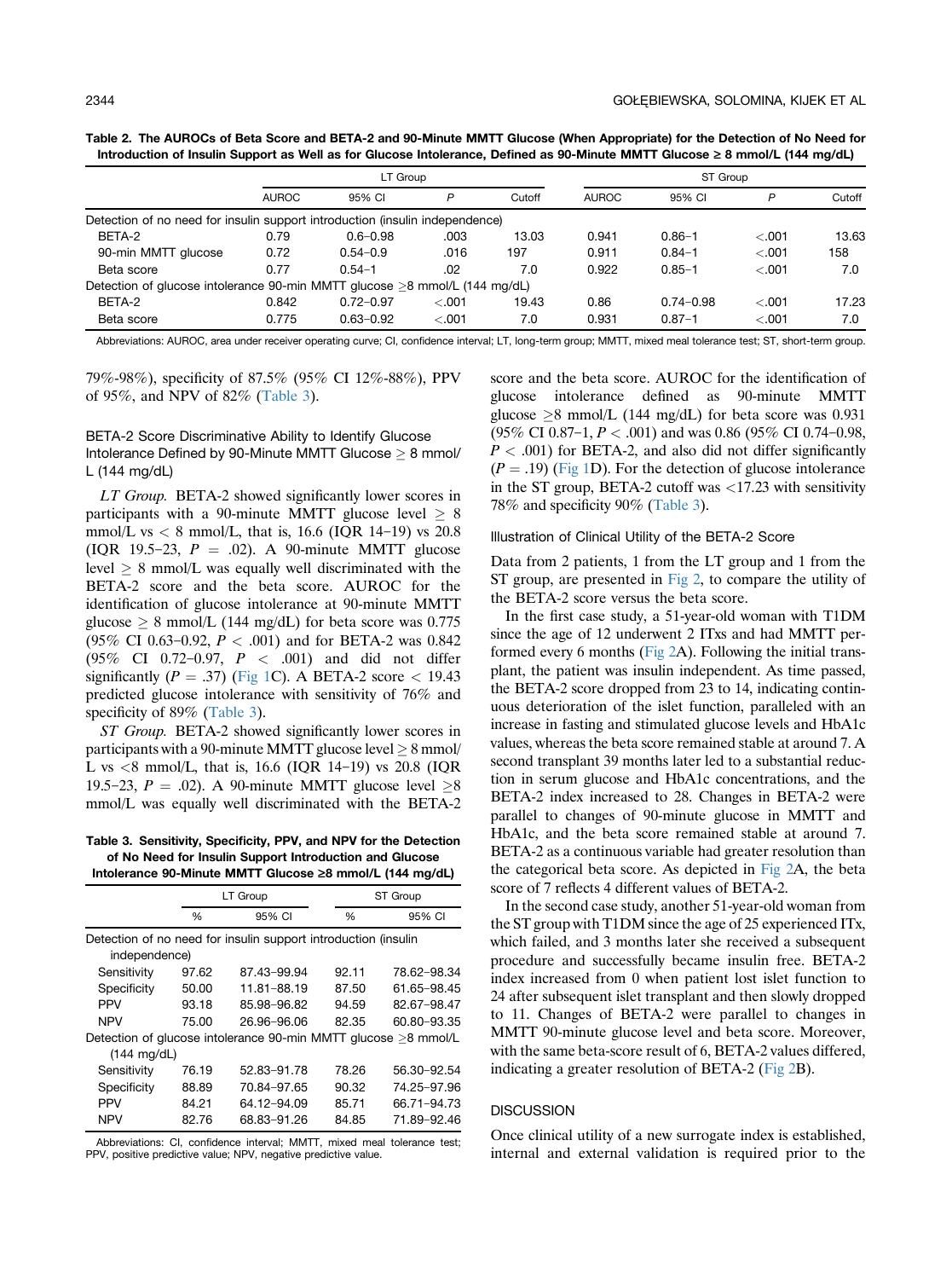<span id="page-5-0"></span>

Fig 2. Examples of beta versus BETA-2 scores in patients after ITx  $(A)$  from long-term (LT) group and (B) from short-term (ST) group. Changes of BETA-2 were parallel to changes of 90-minute glucose in mixed meal tolerance test and HbA1c whereas beta score was stable around 7. BETA-2 as a continuous variable has greater resolution than categorical beta score. (A) Beta score of 7 reflects 4 different values of BETA-2. (B) Again, with the same beta-score result of 6, BETA-2 values differed indicating greater resolution of BETA-2.

implementation into clinical practice. Beta score, which involves values after islet stimulation, has been the mainstay of islet graft function assessment since its introduction in 2005 and has been validated in many islet centers, proving its clinical value. Although different surrogate indices utilizing only fasting blood samples have been proposed, they were validated only internally  $[1-13]$  $[1-13]$ . Our study is the first external validation that assesses the performance of the BETA-2 score in a population external to and independent from the original validation cohort.

In our 2 cohorts of patients, unlike in the original study by Forbes et al [\[13\]](#page-6-0), BETA-2 did not outperform the beta score. This finding supports the importance of evaluating the islet allograft function assessment indices using local data for relevance and suitability of the routine use.

Nevertheless, the BETA-2 score's discriminative ability to identify insulin independence and glucose intolerance defined as 90-minute MMTT glucose  $\geq 8$  mmol/L (144 mg/dL) was noninferior to the beta-score performance with comparable AUROCs. In all cases it had high sensitivity, specificity, PPVs, and NPVs. Furthermore, we found similar cutoff values effective for BETA-2 compared with ones proposed by Edmonton: 13 and 15 for insulin independence and 19 and 20 for glucose intolerance, respectively. With reproducible and comparable performance, the main advantage of BETA-2, in contrast to the beta score, is that BETA-2 can be calculated utilizing only the fasting values of C-peptide and glucose, which are easier and more frequently obtained than MMTT, allowing for closer monitoring and alternations in management for